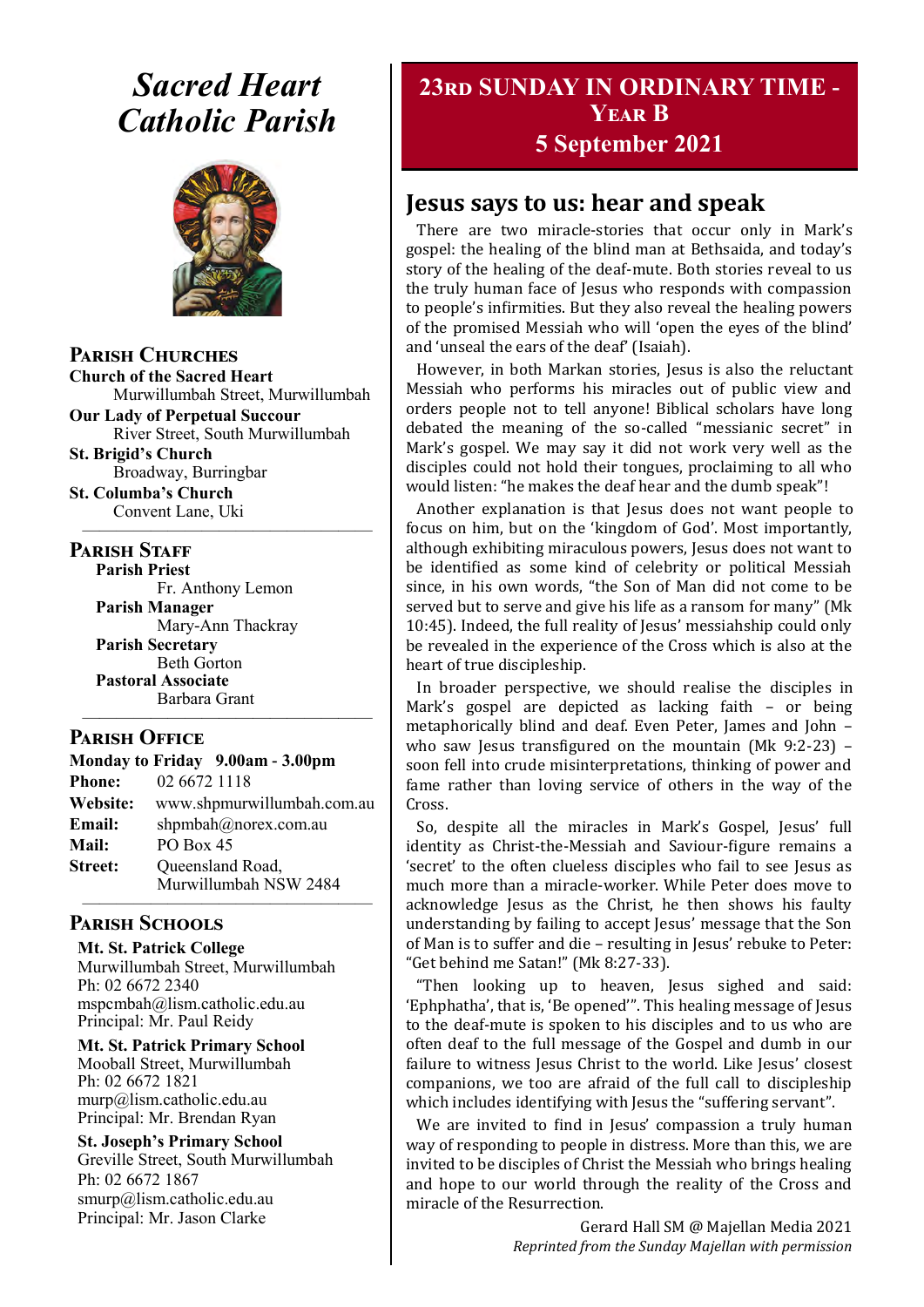# This week in the Parish  $5$ –12 September

# Sunday 5 Sept 23rd SUNDAY IN ORDINARY TIME - YEAR B 8:00 am - Mass - [online Mass w](https://www.youtube.com/channel/UCQUNxgDO5WeZpoYNeJK24gA)ith Fr Anthony

Please note: there will be NO Rosary & Prayers on Monday 6 September

6 - 10 Sept NO WEEKDAY MASSES THIS WEEK

8 September THE NATIVITY OF THE BLESSED VIRGIN MARY

*- The following Mass times for next weekend are subject to change depending upon future NSW health orders -*

11 September 6:00 pm - Vigil Mass 12 September 24TH SUNDAY IN ORDINARY TIME - Year B 8:00 am - Mass 10:00 am - Mass



**THE PARISH OFFICE** 

**is closed to visitors during the current lockdown; however we are still available by email & phone E: shpmbah@norex.com.au T: 6672 1118 M: 0413 277 700**

# **Please Pray For:**

#### **Recently Deceased:**

Howard Nash (brother of Barbara McGrouther), Patricia Butturini

**Anniversaries:**  Trevor Twohill, Fr D'Arcy McCarthy

**Those Who Are Sick:** 

James Wallace

### *Readings for today and next Sunday:*  **23rd SUNDAY IN ORDINARY TIME - Year B**  Is 35:4-7; James 2:1-5; Mk 7:31-37

**24th SUNDAY IN ORDINARY TIME - Year B**  Is 50:5-9; James 2:14-18; Mk 8:27-35

This weekend Fr Anthony will be using Preface of Ordinary Time VI and Eucharistic Prayer II.

#### **Wednesday Word**

Copies of Wednesday Word, with this weekend's readings, will be with your Bulletin this weekend.

*I am the light of the world, says the Lord; whoever follows me will not walk in darkness, but will have the light of life. - John 8:12*

# **Acknowledgement of Country**

*We would like to acknowledge the Bundjalung people who are the Traditional Owners of this land on which we gather and pray today. We pay our respects to the Elders past, present and emerging, and extend that respect to other Aboriginal and Torres Strait Islander people past, present and emerging.* 

# **Make a Spiritual Connection**

An ancient practice of the Church for those who cannot be present at Mass is to make a spiritual communion. We have a simple prayer you can pray with longing in your heart to be united to Jesus.

# **PRAYER FOR SPIRITUAL COMMUNION**

My Jesus, I believe that You are present in the Most Holy Sacrament. I love You above all things, and I desire to receive You into my soul. Since I cannot at this moment receive You sacramentally, come at least spiritually into my heart. I embrace You as if You were already there and unite myself wholly to You. Never permit me to be separated from You. Amen.



# **SmartLoving Breakthrough**

## **An online course for spouses in troubled marriages.**

If your marriage is under stress or you feel disconnected from your spouse, but don't know how to ease the pain, join us for this online course.

- Identify your conflict triggers.
- Learn strategies to de-escalate an argument.
- Restore hope with practical relationship strategies.

**[smartloving.org/breakthrough](https://pmrc.ontraport.com/c/s/2Q9/Dmfj/z/vlq7/6CB/6gp8HJ/vvPirRrDv4/P/P/aY)**

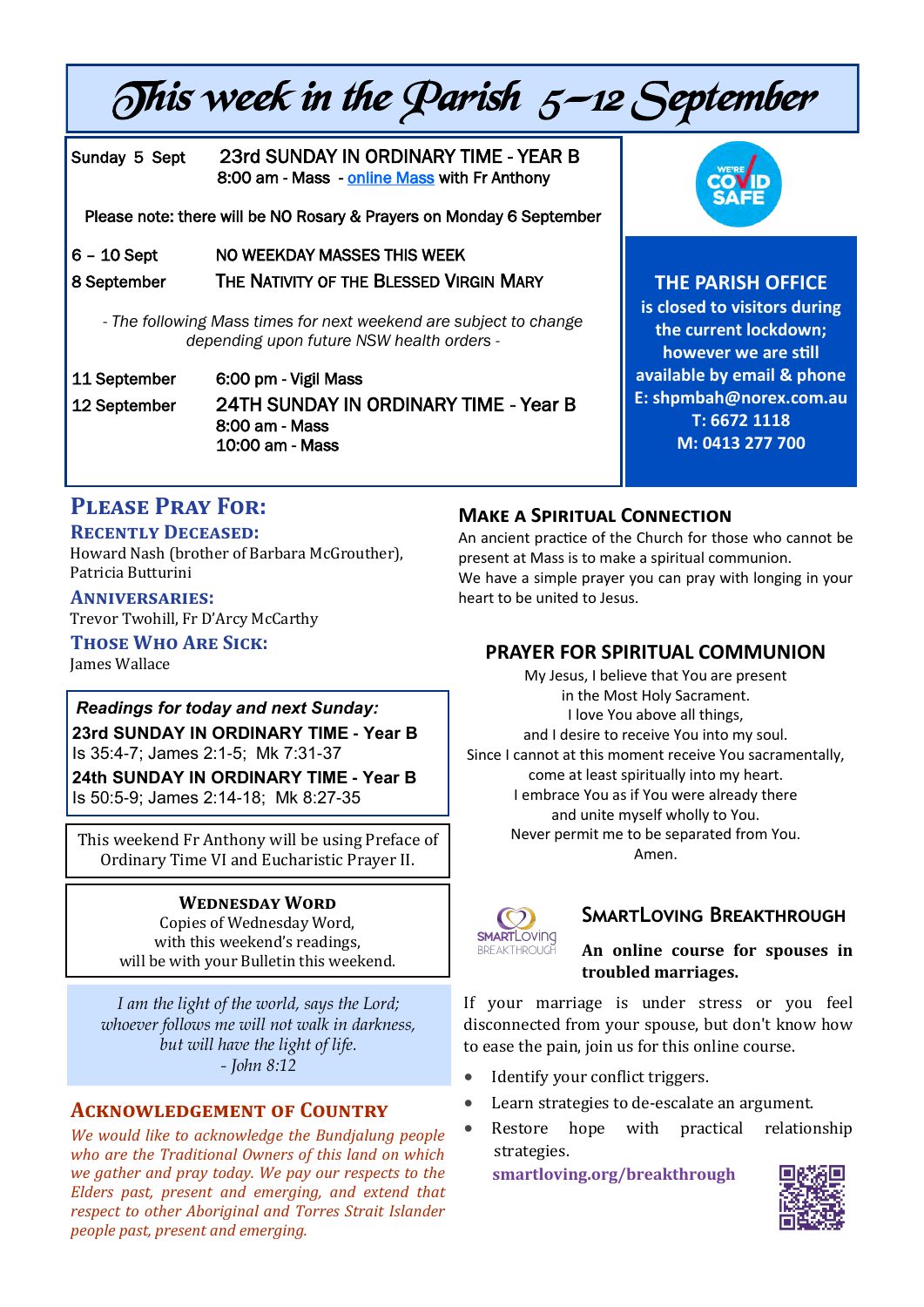## **EVERY CHILD IN EVERY COMMUNITY NEEDS A FAIR GO**

# **NATIONAL CHILD PROTECTION WEEK 5 - 11 September**

**Theme:**

# EVERY CHILD, IN EVERY COMMUNITY, NEEDS A FAIR GO.

*To treat all of Australia's children fairly, we need to make sure every family and community has what kids need to thrive and be healthy.*



The 2021 theme for National Child Protection Week is all about the importance of the 'bigger picture' in addressing child abuse and neglect.

Children can thrive and be healthy when they have what they need to develop well.

But not every family has these resources.

This is why we need to support every child, family and community according to their needs.

**NAPCAN REP** 

This will create a healthier, fairer Australia for all children.

A lot of great research is helping us understand more and more about what children need to thrive.

Child Protection Week 2021 will be an opportunity to translate this knowledge into action. All skillsets, all people, and all communities are assets in this important endeavour.

Let's make sure our neighbourhoods have strong foundations for families and children – jobs, safe places, libraries, parks, playgrounds, schools, child care, affordable housing, health services, social activities, clubs, friendly neighbours, businesses and more.

Many of you are already playing your part every day – *as individuals, as community members, as volunteers and as workers* – to help create these great communities for children.

#### When we do this together we can give '*every child, in every neighbourhood, a fair go*'.

Find out more, visit: www.napcan.org.au

# **LISTENING TO OUR PARISH COMMUNITY**

Do you have a concern about:

 Something you have seen or heard within your parish community that has concerned you?

#### Your feedback may be about:

- Something you have experienced
- Something you have witnessed
- Something you feel needs change

#### *Please discuss any concerns or feedback with the Priest of your Parish.*

If your Priest needs assistance to resolve your concern or implement your feedback, he will seek advice and get back to you.

——————————————————

For other matters or assistance, you can contact: safeguarding@lismore.catholic.org.au or call (02) 6621 9444.

# **RIGHTS & RESPONSIBILITIES**

I have the right to feel safe and be protected from harm wherever I am I have the responsibility to not hurt others or treat them badly

………………………………………………………… I have the right to food, clothing and healthcare and a safe place to live I have the responsibility to respect this right many children in the world don't have the basic things like food and clean water

……………………………………………………… I have the right to a good education I have the responsibility to always do my best

……………………………………………………… I have the right to enjoy my own culture, religion and language I have the responsibility to respect other peoples' culture, religion and language

……………………………………………………… I have the right to voice my opinions respectfully I have the responsibility to respect the opinions of others